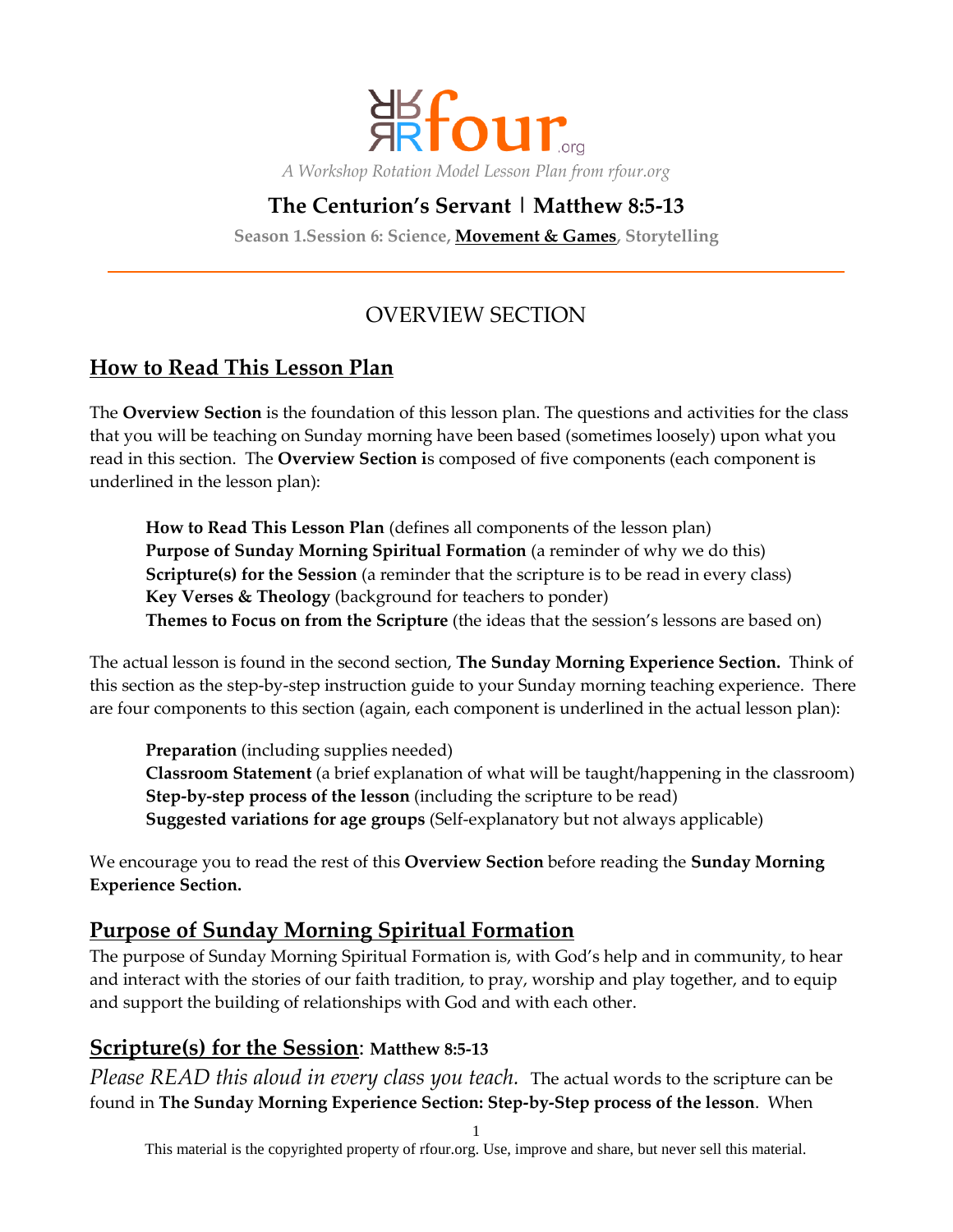reading to the class, please read it from the lesson plan (not an actual Bible) as the wording of the scripture has been modified to help clarify some language issues.

**Key Verses & Theology:** These are provided to help the teachers think about and build a framework for understanding the story to help in answering some of the questions that the students might raise in class.

*6…a centurion came to Jesus, appealing to him… 7 And Jesus said to him, "I will come and cure him."* A Centurion is a Roman soldier. A Roman soldier with some clout. He's a big wig. He's also part of the conquering empire that is occupying Israel. His approaching of Jesus is absolutely backwards of all expectations. Anyone living during that time hearing this story would hear the role-reversal immediately. This is like a four star general stationed in Jamaica asking the local voodoo witch doctor to help heal his servant. If his friends heard about this, they would mock the Centurion. If Pharisees or the crowd saw Jesus agree to come in to the Centurion's home, it would be scandalous. And yet…the Centurion appeals to Jesus and Jesus offers to go to the man's home. The fear of common perceptions does not play a role in this story.

*9 For I also am a man under authority, with soldiers under me; and I say to one, "Go,' and he goes, and to another, "Come,' and he comes, and to my servant, "Do this,' and the servant does it."* Not only are the roles reversed in this story, but the Centurion also places his and Jesus' actions at equal levels (also scandalous – how *crazy* must a Roman be to think that an Israelite is equal to him?). He's saying that those who have authority can make things happen from a distance. In saying this, he's saying that he knows Jesus has an authority that is just as great as his, only greater, since the Centurion is appealing to Jesus

*10 When Jesus heard him, he was amazed and said to those who followed him, "Truly I tell you, no one in Israel has shown such faith...* Throughout Jesus' ministry, he comes across Pharisees and people in the crowd who question him, who doubt him, who undermine his ministry. This centurion has been just the opposite *than those who should know better* and is a breath of fresh air for Jesus. The Centurion is not afraid to go against the social conventions of the day, he's not afraid to admit his own limitations and he's not afraid to ask for help. These lack of obstacles make it easy, it seems, for Jesus to offer healing to the man's servant due to the fact that it is one of only a very few long-distance healings by Jesus. This is a story that points out how familiarity breeds contempt. The people of Israel are familiar with God, but because they think they are, then they are not nearly as bold and humble as this Roman soldier who is able to ask for and therefore receive wholeness.

**Themes to Focus on from the Scripture:** Themes are provided to help teachers understand the teaching of the *session* (not necessarily the class). Sometimes an activity in one class may not match up with any of the themes.

**Complacency/Familiarity** – When you hear something, or know about something all your life, sometimes the actual meaning of it can escape you. Like how microwaves work. Or the how electricity gets into our homes. To keep us reminded of the danger of power lines, power companies from time to time advertise warnings about downed wires: DO NOT TOUCH THEM. Why do they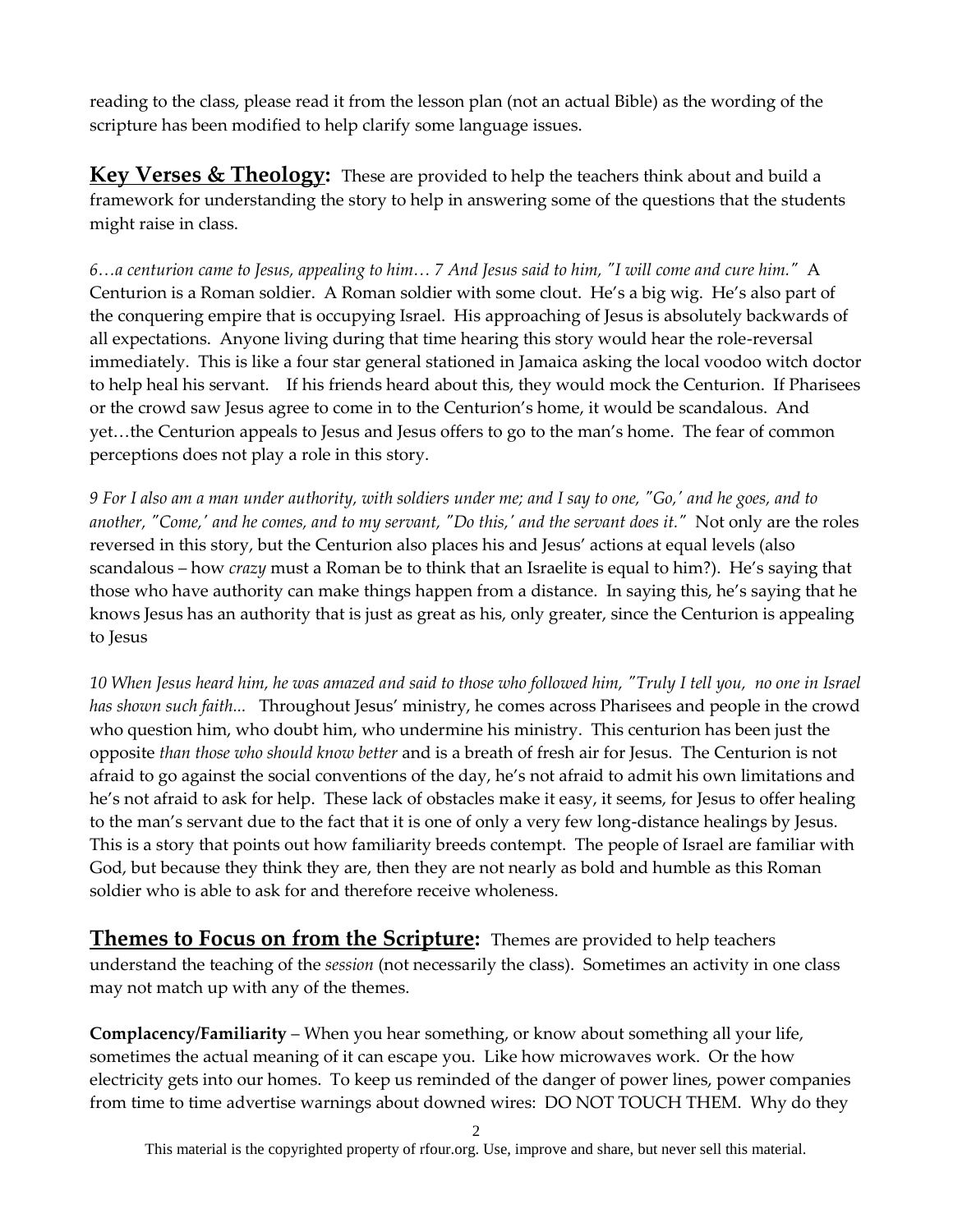tell us that? Because we are so familiar with power lines that we don't actually know much about power lines. So it can be with us and God, especially when we grow up hearing about God and the faith stories on a regular basis. We can begin to forget the power that is so close at hand and start to treat God with nonchalance. The Israelites certainly seemed stricken with this malady. The Centurion's response towards Jesus is in stark relief to the Israelites' complacency towards God that comes with familiarity.

**Humility** – No matter how powerful we are, there will always be something that we cannot control. To be able to admit this and ask Jesus for help with what we struggle with is to invite God's healing into our lives. But inviting by itself isn't enough. We also have to receive the healing. And often times it is our sense of importance or power that gets in the way of receiving healing. The Centurion drops whatever arrogance he could have. He admits that Jesus has a great power. And he places himself at the mercy of that great power.

**Distance** – Some problems are small and others are big. The bigger the problem -- and if we want help with the problem -- the closer we want our help(er) to be. Sometimes the help(er) needs to be in the room to see the problem. The Centurion thought Jesus competent enough that he did not think Jesus needed to be there. Jesus saw that the Centurion trusted enough that God could be at work without Jesus being present. And thus, a long-distance healing takes place. What is important to note, though, is the Centurion, even though he believes in Jesus'/God's authority, he still goes to ask. Asking/crying out for help is an essential and shared component of all healing stories.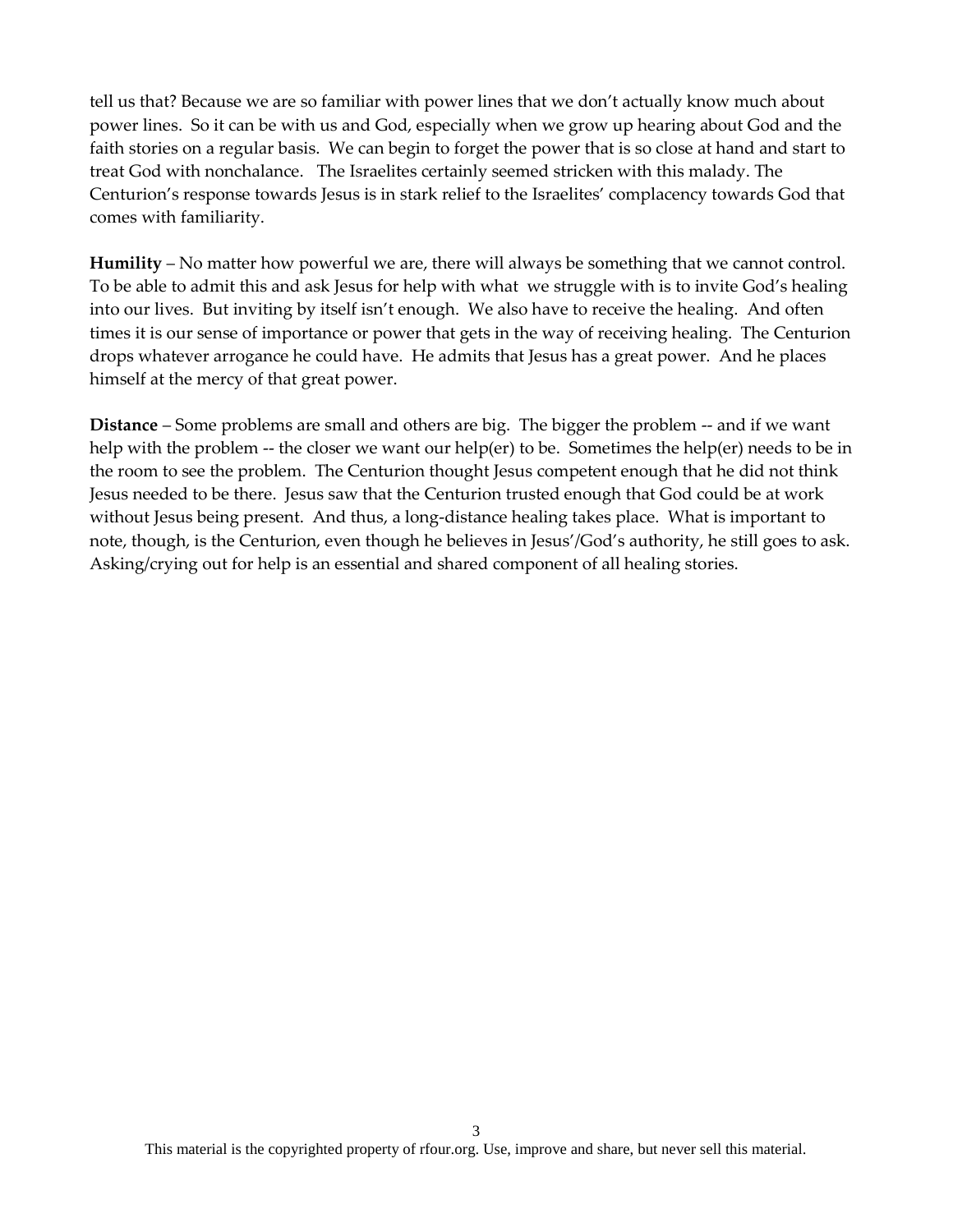

# **The Centurion's Servant | Matthew 8:5-13**

**Season 1.Session 6: Science, Movement & Games, Storytelling**

# THE SUNDAY MORNING EXPERIENCE SECTION

# **Preparation**

- o Print out this lesson plan and bring it with you on the Sunday Mornings you are teaching
- o Arrive at pre-arranged time to join other teachers, shepherds and staff for an opening prayer.
- o Supplies Needed: Blindfold & CD player.

### **Classroom Statement**

### **Step-by-Step Process of Lesson**

Shepherd comes in with students

#### **SHEPHERD ASKS** "Question of the Day."

#### **INTRODUCE yourself**

Hi, my name is \_\_\_\_ and I want you call me (tell the students how they may address you).

#### **PRAY** (Short and simple is perfect)

God, thank you for this day and for each other. We need your help. Help us to learn about you this day. Amen.

#### **TELL**

- We're going to hear a story today about Jesus healing someone from a long distance away.
- The man who asks Jesus for help is a foreigner.
- And yet, he shows more trust in Jesus than the people who have been surrounding Jesus.
- Let's listen to what happens.

#### **READ Matthew 8:5-13**

5 When Jesus entered the town of Capernaum, a Roman soldier, a centurion, came to Jesus to ask him for help. The soldier said, 6 "Lord, my servant is lying at home paralyzed and in terrible distress." 7 And Jesus said to him, "I will come and cure him." 8 The centurion answered, "Lord, I am not worthy to have you come under my roof; but only speak the word, and my servant will be healed. 9 For I also am a man under authority, with soldiers under me; and I say to one, "Go,' and he goes, and to

4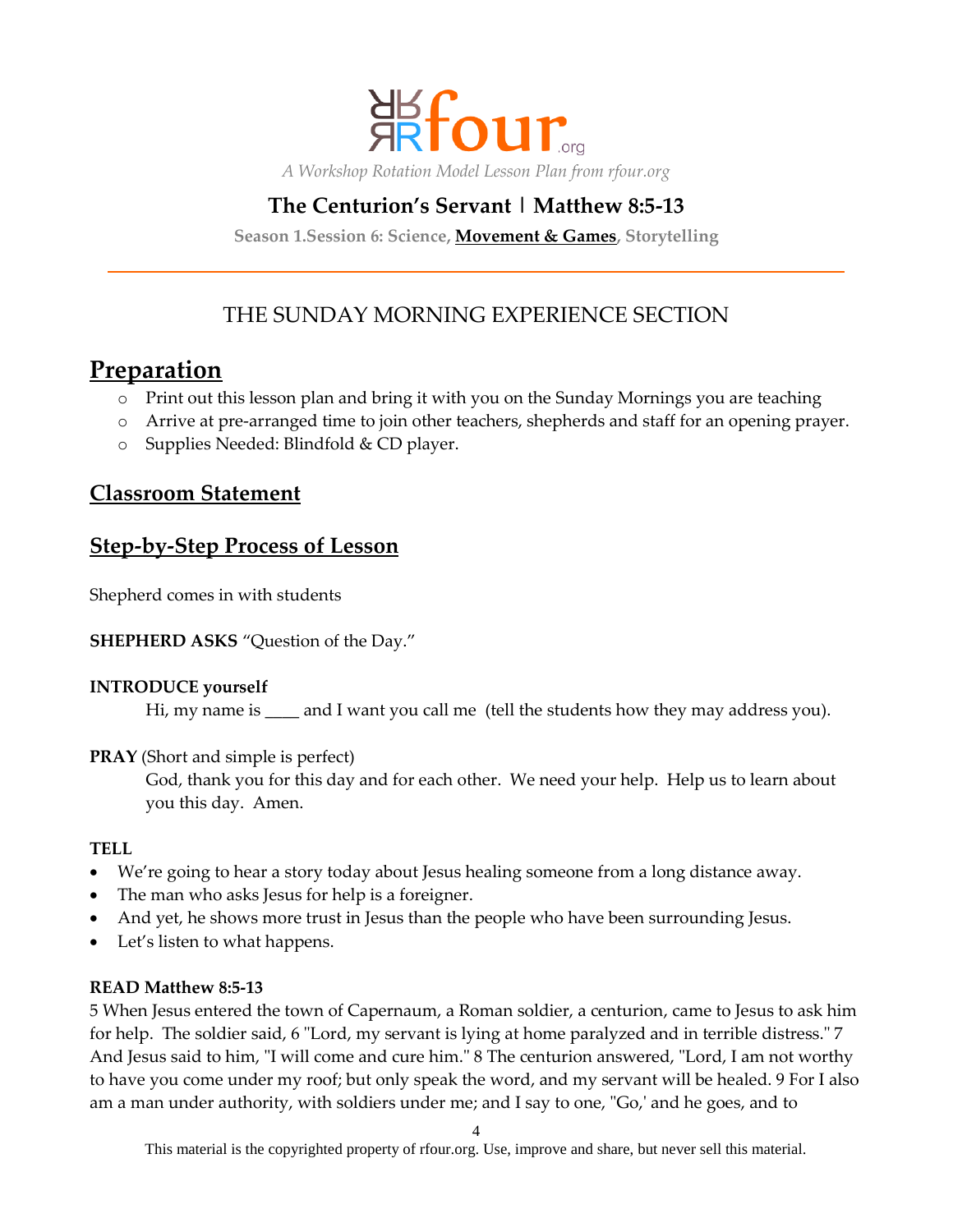another, "Come,' and he comes, and to my servant, "Do this,' and the servant does it." 10 When Jesus heard him, he was amazed and said to those who followed him, "Truly I tell you, no one in Israel has shown such trust as this centuriou. 11 This man shows how those who are not from Israel will soon be coming from all directions, from the east and the west, all to sit at God's banquet alongside Abraham, Isaac and Jacob. 12 But those who grew up "in the faith" and do not have such trust as this Roman soldier will find themselves missing out on the party. 13 And to the Centurion Jesus said, "Go; let it be done for you according to your faith." And the Centurion's servant was healed in that hour.

### **ASK/TELL**

- Did you catch the part where Jesus was amazed because "no one in Israel has shown such trust as this Centurion?"
- Sometimes, we can get used to something or someone and forget or take for granted what they can do.
- This can happen to us with God.
- To show how being used to someone or something can cause us to not pay as much attention as we should, we have a short game to play.
- I need one volunteer.
- OK…you.
- (have volunteer stand up)
- I will ask you a series of questions and I need you to answer them quickly, ok?
- You ready?

**DO** Familiar Question Game by asking:

- o How many toes do you have?
- o How many fingers do you have? (if they say eight, have them include their thumbs).
- $\circ$  What's  $5 + 5$ ?
- $\circ$  What's 9 + 1?
- $\circ$  What's  $8 + 2$ ?
- o What's an aluminum can made out of? (most likely they'll say "tin" even though you said the answer in your question...what's an "aluminum" can made of?)
- You got a little familiar with the word "Ten," didn't you? So much so that it caused you to transfer it to anther word.
- Ok, let's try another one of these.
- I need another volunteer.
- Ready?
	- o Say "Silk" 10 times. As a class we'll count for you.
	- o (after 10 times say) Good job, now tell me, what does a cow drink? (most likely, they'll say "milk" even though the answer is water).
- Looks like you got a little familiar with the word "silk" and it influenced your answer.
- Anyone else out there who thinks they can keep from getting tricked by being familiar with the answer?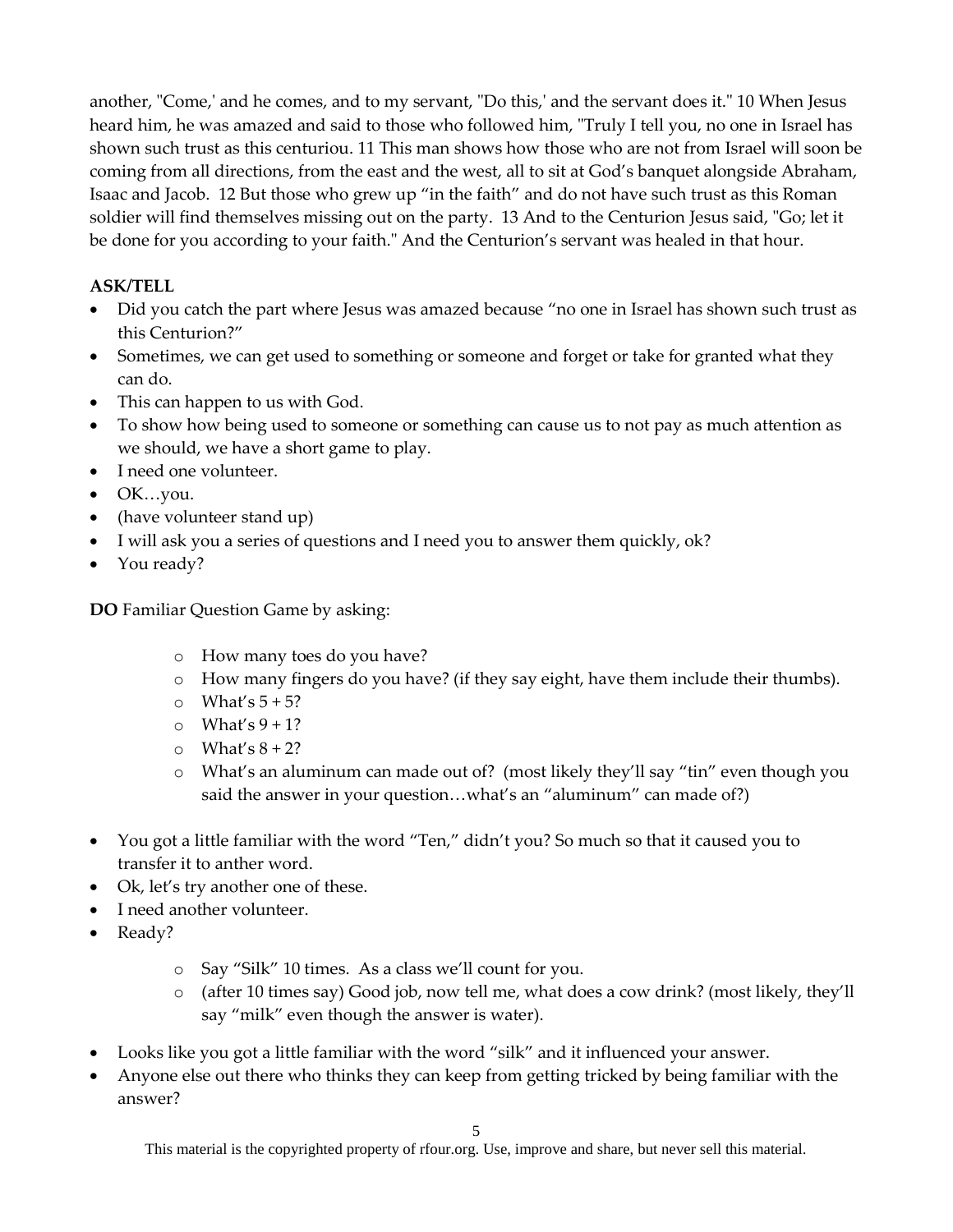- I need one last volunteer…
- Ready?
	- o I need you to spell:
		- Most
		- Roast
		- Coast
		- $\blacksquare$  Post
		- Boast
	- o Very good. Now tell me what you put into a toaster? (Most likely they'll say "Toast" but that's what comes OUT of a toaster. You put *bread* INTO a toaster)
- The brain is so easily fooled when it gets comfortable.
- And this is what can happen to us with God.
- It's what happened to the Israelites too, which is why the Centurion's response to Jesus was so surprising – because the Centurion did not mistake God's power as common or familiar, but understood it to be powerful like himself, only moreso.

### **TELL**

- In order for the Centurion to receive help, he had to ask for help.
- For God to help us, we need to ask God for help because God will not force his help on us.
- We have to ask.
- We're going to play a game now that helps at least one of us practice calling out.
- It is called Marco Polo, only we're not going to play it in a pool.
- One person is it.
- That person gets blindfolded.
- Everyone else keeps from being tagged.
- Every time the blindfolded person says "Marco," then everyone else MUST respond with "Polo."
- This is how the blindfolded person is calling out for help, by trying to figure out where you are at.
- If you get tagged, then you are it.

### IF THERE'S TIME:

### **TELL**

- We're going to play another game now, that helps us to practice calling out for help.
- The game also helps us to respond to those who are calling out for help.
- I need the class split into three groups (count off by three)
- REMEMBER THE NUMBER YOU WERE GIVEN
- Once I start playing the music, walk, dance, hop around the room.
- When I STOP playing the music I will yell out one of the three numbers.
- If you are that number, you will put up your hand and say, "HELP ME!"
- If you are NOT the number that I have called out, you are to immediately look for and go to the one's who have their hands up and are saying "Help me!"